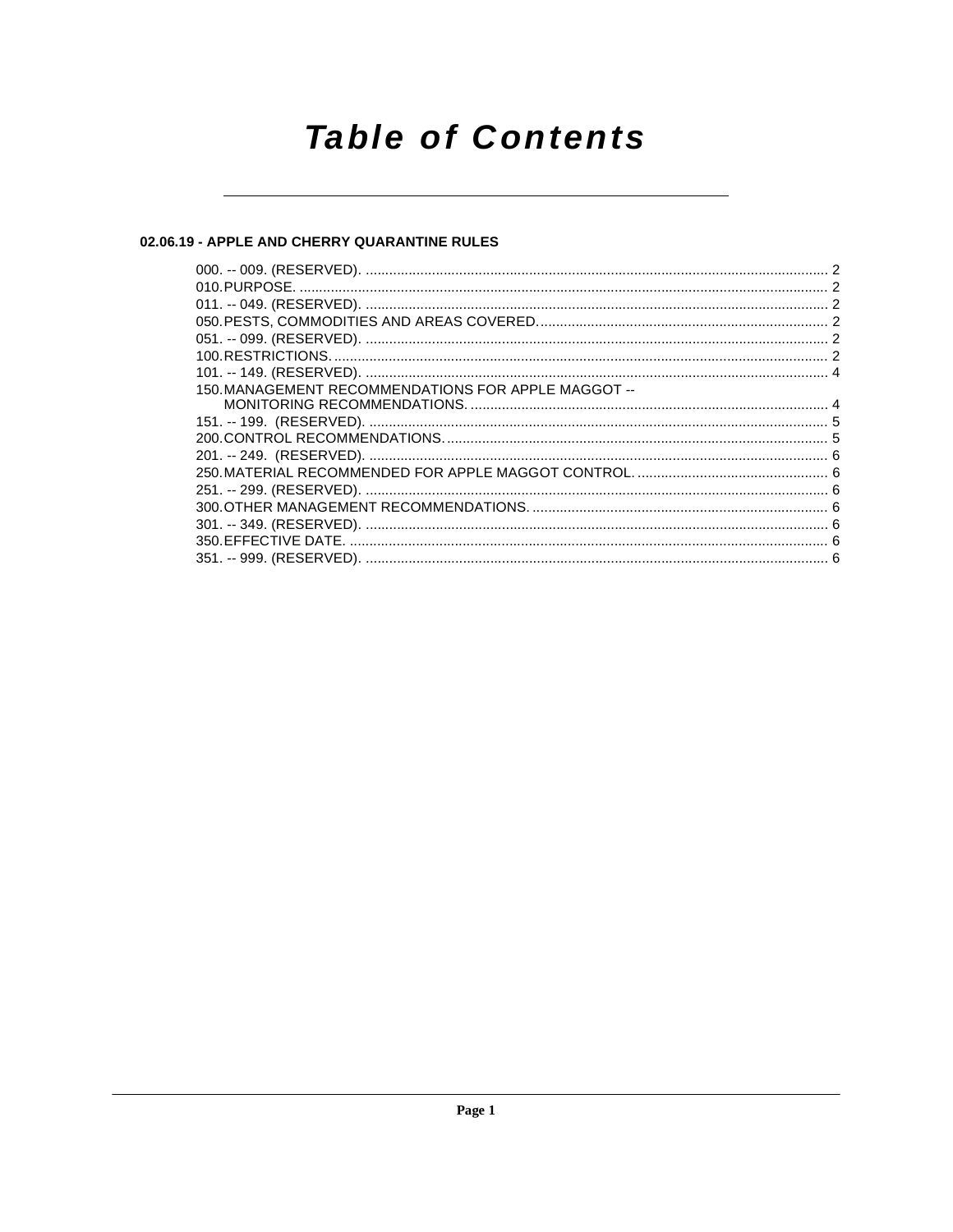#### **IDAPA 02 TITLE 06 Chapter 19**

#### **02.06.19 - APPLE AND CHERRY QUARANTINE RULES**

#### <span id="page-1-0"></span>**(by Provision of Idaho Code, Title 22, Chapters 19 and 20; and Title 67, Chapter 52)**

#### <span id="page-1-1"></span>**000. -- 009. (RESERVED).**

#### <span id="page-1-2"></span>**010. PURPOSE.**

To protect the Idaho apple and cherry industries from possible infestation by the apple maggot, Rhagioletis pomonella. (10-15-85) pomonella. (10-15-85)

#### <span id="page-1-3"></span>**011. -- 049. (RESERVED).**

#### <span id="page-1-10"></span><span id="page-1-4"></span>**050. PESTS, COMMODITIES AND AREAS COVERED.**

<span id="page-1-9"></span>**01. Pest**. Apple maggot, Rhagioletis pomonella, a dipterous insect belonging to the family Tephritidae. This pest in larval stage lives within the fruit of the host plant where it may cause extensive damage. (10-15-85)

**02.** Commodities Covered. All fresh fruits of apple, pear and hawthorn, and domesticated and wild (10-15-85) cherries. (10-15-85)

<span id="page-1-8"></span><span id="page-1-7"></span>**03.** Area Under Quarantine. All states where apple maggot, Rhagioletis pomonella is present.

 $(10-15-85)$ 

#### <span id="page-1-5"></span>**051. -- 099. (RESERVED).**

#### <span id="page-1-11"></span><span id="page-1-6"></span>**100. RESTRICTIONS.**

**01. Commodities**. None of the commodities covered in Subsection 050.02 may be shipped from the er quarantine into any county in Idaho, except as hereinafter provided. (10-15-85) area under quarantine into any county in Idaho, except as hereinafter provided.

#### **02. Exemptions**. (10-15-85)

a. Commodities in original unopened containers, each bearing labels or other identifying marks evidencing origin may be reshipped to Idaho from any point within the area under quarantine. (10-15-85)

b. Apples which were exposed to controlled atmosphere storage for a continuous period of ninety (90) days, during which period the temperature within the storage room is maintained at thirty-eight degrees (38F) Fahrenheit (three point three degrees Centigrade (3.3C)) or less may be admitted into Idaho provided said storage room or building is approved by the proper authorities in the state of origin as a controlled atmosphere facility. Each lot or shipment of such apples to Idaho must be accompanied by a certificate from the state of origin evidencing that the fruits are in their original unopened containers. (10-15-85)

c. Apples held in cold storage for a continuous period of forty (40) days or more, during which period the temperature within the storage room is maintained at thirty-two degrees Fahrenheit (32F) (zero degrees Centigrade (0C)) or less, may be admitted into Idaho provided each lot or shipment is accompanied by a certificate from the state of origin evidencing that the fruits are in their original unopened containers. (10-15-85)

No restrictions are placed by this rule on entry into Idaho of fruits which upon arrival are frozen solid and which are under refrigeration to assure their solid frozen state. (10-15-85)

e. Fresh apples and cherries which were grown in areas under quarantine may be shipped into Idaho e following conditions: (10-15-85) under the following conditions: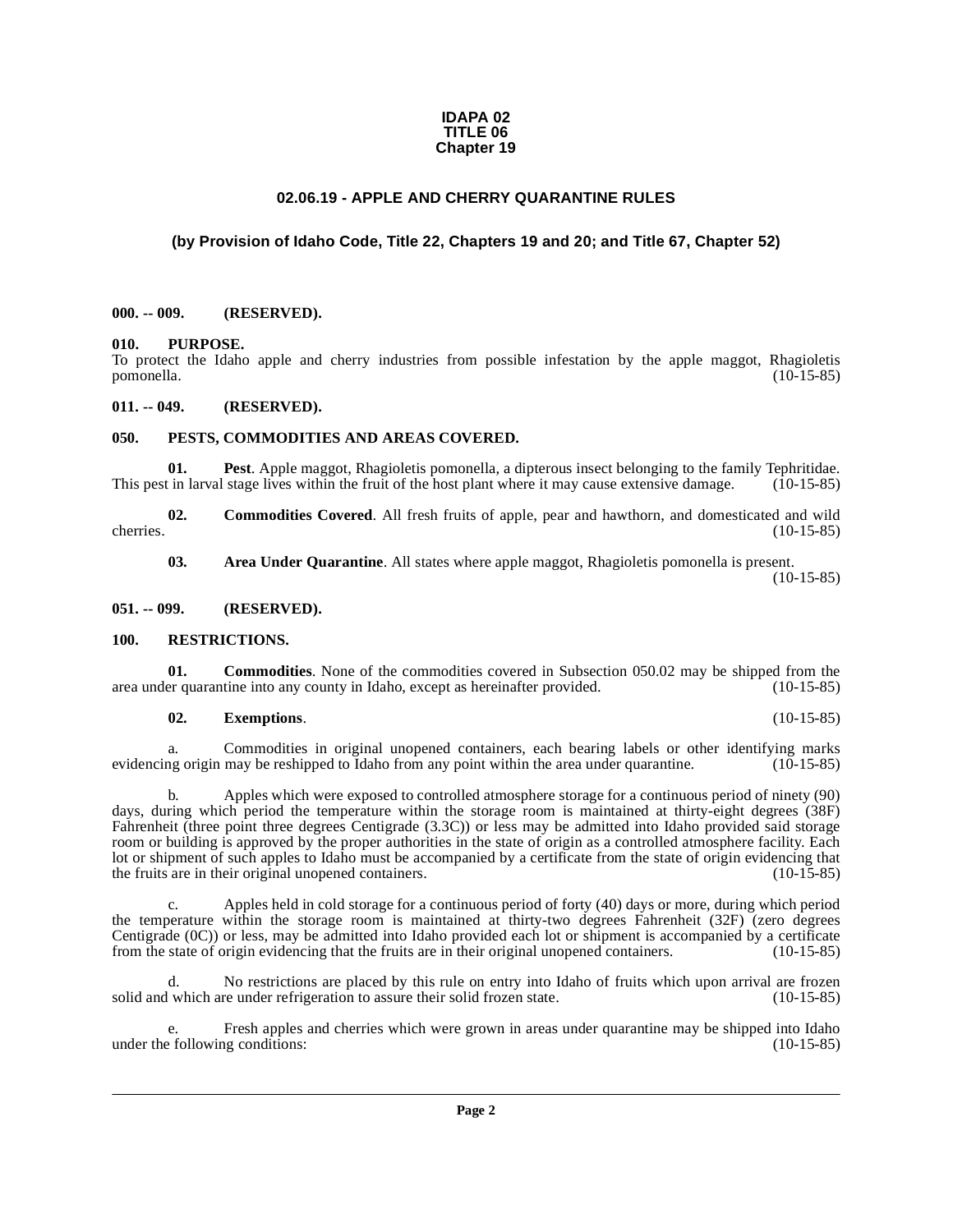# IDAHO ADMINISTRATIVE CODE **IDAHO ADMINISTRATIVE CODE**<br>Department of Agriculture **inclusively** and Cherry Quarantine

# **Apple and Cherry Quarantine**

The department of agriculture of the state of origin shall conduct a trapping program for apple maggot in the state's apple and cherry growing areas; shall provide immediate written notification to the Idaho Department of Agriculture of detections of apple maggot in counties in which apple maggot had not previously been detected; and shall provide immediate written notification to the Idaho Department of Agriculture of detection of apple maggot flies or larvae in commercial apple and cherry orchards (including flies trapped in perimeter/border rows). The notification shall include the name and address of the orchards and the county in which the orchards are located. (10-15-85)  $\lvert 10^{-15-85} \rvert$  (10-15-85)

ii If apple maggot is detected within two (2) miles of commercial apple and cherry orchards, the department of agriculture of the state of origin shall ensure that all known apple maggot hosts between the affected commercial apple and cherry orchards are trapped and monitored. (10-15-85)

iii. If apple maggot is detected within one-half (1/2) mile of commercial apple and cherry orchards, the department of agriculture of the state of origin shall ensure that traps are placed in all affected orchards and monitored, and that all affected orchardists immediately apply to their orchards apple maggot control sprays of the type and at the rate/dosage recommended by the Idaho Department of Agriculture; and the department of agriculture of the state of origin shall further ensure that such treatment is continued at fourteen  $(14)$  day intervals, or at intervals in accordance with label directions, until the end of the harvest season.  $(10-15-85)$ in accordance with label directions, until the end of the harvest season.

iv. In addition, the department of agriculture of the state of origin shall apply pesticide sprays, or use other control means, on all known non-commercial apple maggot host plants between affected orchards and the point of detection when deemed necessary by the department of agriculture of the state of origin to protect commercial orchards threatened by apple maggot. (10-15-85) orchards threatened by apple maggot.

v. If an apple maggot is detected in a commercial apple and cherry orchard, including border rows, the department of agriculture of the state of origin shall ensure that the orchardist immediately apply apple maggot control sprays, as indicated in condition paragraph iii. above, and shall further ensure that such treatment is continued at fourteen (14) day intervals, or at intervals in accordance with label directions, until the end of the harvest season.

 $(10-15-85)$ 

The department of agriculture of the state of origin shall ensure that all apple and cherry orchardists in the apple maggot infested areas follow other apple maggot management practices recommended by the department of agriculture of the state of origin. (10-15-85) of agriculture of the state of origin.

vii. The department of agriculture of the state of origin shall ensure that apples for fresh market which were grown within a one-half (1/2) mile radius of an apple maggot find were sampled and inspected as follows:

(10-15-85)

| (1) | All grower lots shall be sampled. | $(10-15-85)$ |
|-----|-----------------------------------|--------------|
|     |                                   |              |

| (2) | A minimum of two (2) containers per one-hundred (100) shall be sampled. | $(10-15-85)$ |
|-----|-------------------------------------------------------------------------|--------------|
|-----|-------------------------------------------------------------------------|--------------|

(3) Minimum sample size shall be fifty (50) apples per sample. (10-15-85)

(4) A sufficient number of apples (a minimum of twenty (20) apples) shall be cut and inspected internally to determine if there is any evidence of an apple maggot infestation. Visible insect stings and similar marks shall be trimmed. If apple maggot injury is detected, a minimum of one-hundred (100) apples from the grower lot shall be cut and inspected for apple maggot larvae. (10-15-85)

(5) If the grower lot being inspected contains apple maggot or obvious apple maggot damage, it shall ipped into Idaho. (10-15-85) not be shipped into Idaho.

(6) The identity of the fruit shall be maintained on each container of the lot inspected with the proper ation number issued by the department of agriculture of the state of origin. (10-15-85) identification number issued by the department of agriculture of the state of origin.

The department of agriculture of the state of origin shall ensure that field run lots of apples for processing which were grown within a one-half (1/2) mile radius of an apple maggot find are sampled and inspected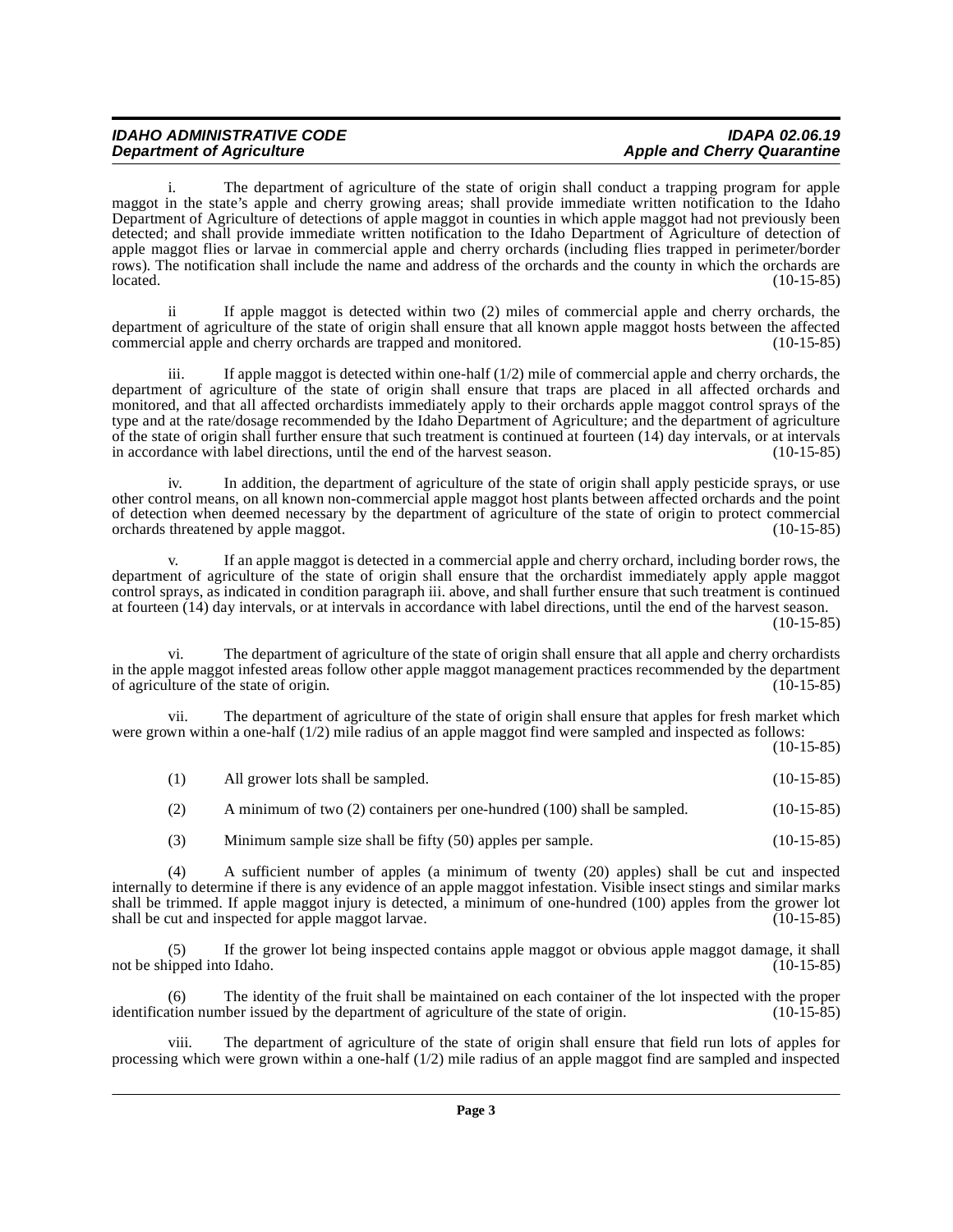$\alpha$ s follows:  $(10-15-85)$ 

(1) Random samples shall be taken from containers by or under the direct supervision of an ral/horticultural inspector of the department of agriculture of the state of origin. (10-15-85) agricultural/horticultural inspector of the department of agriculture of the state of origin.

(2) Samples shall be a minimum of three-fourths of one percent (.75%) of the net weight of the lot of the ret inspection. Minimum sample size shall be fifty (50) pounds. presented for inspection. Minimum sample size shall be fifty  $(50)$  pounds.

(3) Samples shall be washed prior to inspection if dirt, dust, or other residue is present on the fruit. (10-15-85)

(4) A sufficient number of apples (a minimum of twenty (20) apples) shall be cut and inspected internally to determine if there is any evidence of an apple maggot infestation. Visible insect stings and similar marks shall be cut or trimmed. If apple maggot injury is detected, a minimum of one-hundred (100) apples from the grower<br>lot shall be cut and inspected for apple maggot larvae. lot shall be cut and inspected for apple maggot larvae.

(5) The identity of the fruit shall be maintained. (10-15-85)

(6) If the lot being inspected contains apple maggot larvae, it shall not be shipped into Idaho.

(10-15-85)

ix. Except as provided below, the department of agriculture of the state of origin shall ensure that each shipment of apples and cherries is accompanied by a certificate, signed by a representative of the department of agriculture of the state of origin, naming the shipper, stating the identification number of the lot, the number of containers in the shipment, and the name and address of the consignee, and affirming that the shipment is in compliance with the requirements of this quarantine rule. compliance with the requirements of this quarantine rule.

x. Bulk field run apples in cartons or bins are not eligible to be shipped into Idaho under these rules. (10-15-85)

xi. Apples and cherries produced in counties infested with apple maggot and which were grown in commercial orchards not threatened by apple maggot may enter Idaho under the state of origin routine inspection program and without cold or controlled atmosphere storage (for apples). (10-15-85) program and without cold or controlled atmosphere storage (for apples).

xii. The department of agriculture of the state of origin shall ensure that vehicles transporting apples ries to Idaho are tarped or otherwise covered or that the apples and cherries are in closed vans. (10-15-85) and cherries to Idaho are tarped or otherwise covered or that the apples and cherries are in closed vans.

xiii. The department of agriculture of the state of origin shall pay transportation and per diem expenses for up to two (2) trips for an Idaho Department of Agriculture representative to visit the state of origin to observe the apple maggot trapping/control program and to ensure that the rules are met at origin. (10-15-85) apple maggot trapping/control program and to ensure that the rules are met at origin.

xiv. Apple and cherry fruits shipped to Idaho under these rules are subject to inspection upon arrival in Idaho. Any grower lot found infested with apple maggot, or any other live, serious plant pest, shall immediately be shipped out of Idaho, and the grower's eligibility to ship under these rules shall be canceled immediately. (10-15-85)

xv. Apple and cherry fruits prohibited movement by any apple maggot interior quarantine or other regulations of the department of agriculture of the state of origin shall not be shipped into Idaho. (10-15-85)

xvi. The Washington State University's management recommendations for apple maggot, as modified by the Idaho Department of Agriculture, are attached to and incorporated by reference as though fully set forth into these rules. (10-15-85) these rules.  $(10-15-85)$ 

#### <span id="page-3-0"></span>**101. -- 149. (RESERVED).**

<span id="page-3-2"></span><span id="page-3-1"></span>**150. MANAGEMENT RECOMMENDATIONS FOR APPLE MAGGOT -- MONITORING RECOMMENDATIONS.**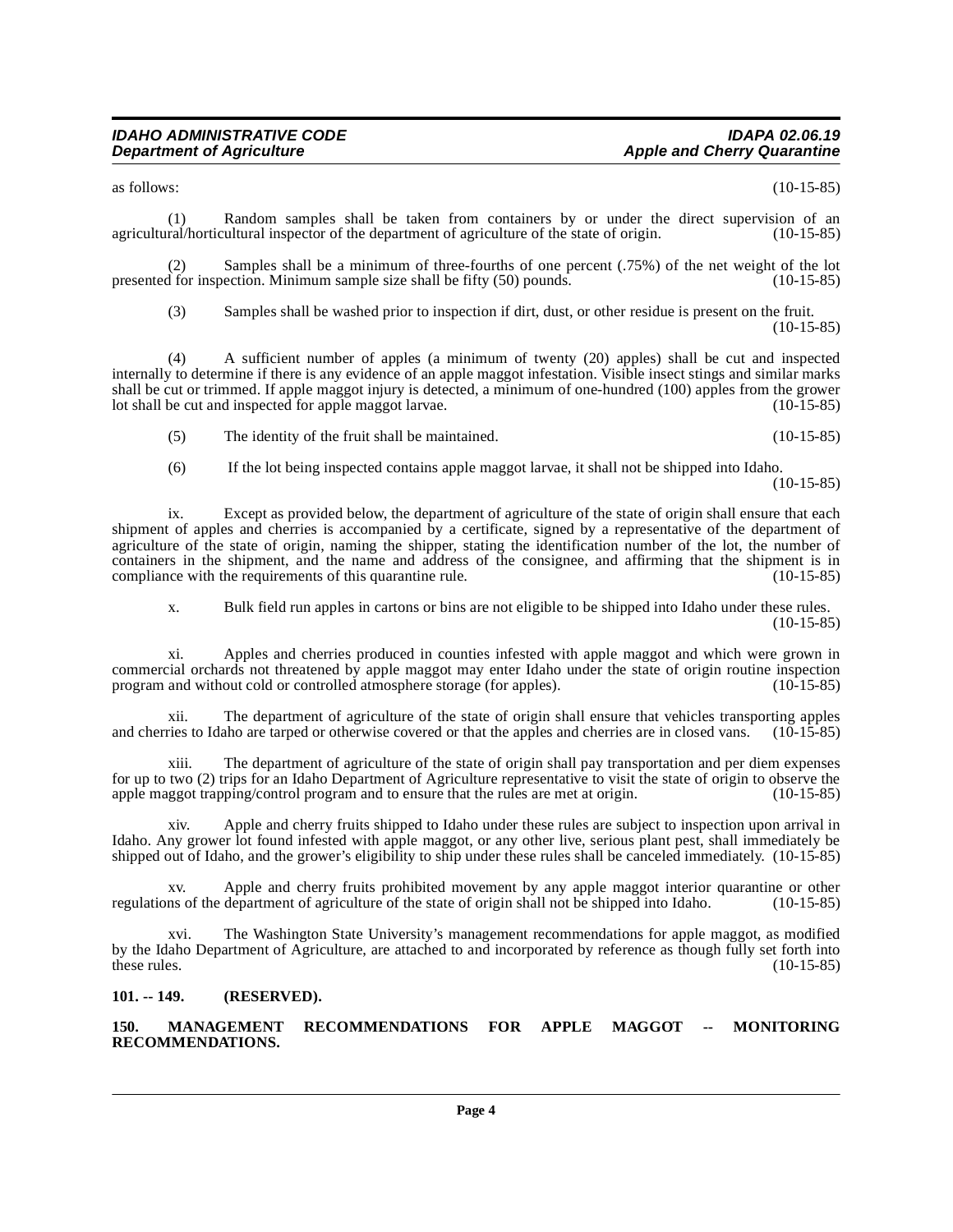| <b>IDAHO ADMINISTRATIVE CODE</b> | IDAPA 02.06.19                     |
|----------------------------------|------------------------------------|
| <b>Department of Agriculture</b> | <b>Apple and Cherry Quarantine</b> |

<span id="page-4-4"></span>**01.** Counties Not Known To Be Infested. Counties not known to be infested by apple maggot need not conduct any special monitoring programs in commercial orchards. If the apple maggot is detected in new areas of the State, immediate notice will be given to fruit industry representatives in that area. (10-15-85)

<span id="page-4-3"></span>**02. Counties Known To Be Infested**. In counties where the apple maggot is known to occur, monitoring actions will depend upon how closely a commercial apple or cherry orchard is to a known apple maggot detection. If the apple maggot is detected within two (2) miles of an apple orchard, then apple maggot hosts (unsprayed apple trees, imported or ornamental hawthorn, cherries, native hawthorn and crab apple) between the orchard and the point of detection shall be monitored using the Zoecon apple maggot trap as described below. The apple maggot trap does not have a large range of attraction; therefore as many hosts as possible should be monitored. Special emphasis shall be placed on trappings of hosts within one-half (1/2) mile of an apple orchard. Monitoring of cherries and early maturing apple and crab apple varieties in July and August, then shifting activities to later maturing apple and hawthorns in late August through October, is a good method to spread monitoring activities between host plants when they are most attractive to the apple maggot. (10-15-85)

<span id="page-4-7"></span>**03. Detection Within One-Half (1/2) Mile**. If an apple maggot is detected within one-half (1/2) mile of an apple or cherry orchard, then initiate monitoring of the orchard border. Monitor orchard borders which are adjacent to wild habitats and continue to monitor wild apple maggot hosts outside the orchard. It is not necessary to monitor borders contiguous with other commercial orchards. Place traps in trees every one-hundred to one-hundred fifty (100-150) feet. Where dusty roads occur, place traps one (1) to two (2) trees in from the orchard border. Check traps and collect flies as described below. (10-15-85) traps and collect flies as described below.

<span id="page-4-10"></span>**04. Trap Type**. The Pherocon AM trap is the recommended monitoring tool for the apple maggot. This trap is attractive to the apple maggot fly because of its color (bright yellow) and odor from chemicals mixed in the sticky material on the trap. This trap is not attractive from great distances, so placement and maintenance is critical if reliable results are to be obtained. (10-15-85) reliable results are to be obtained.

<span id="page-4-9"></span>**05. Trap Placement And Maintenance**. The AM trap should be placed within the fruiting canopy of the tree. Attach the trap securely to a limb so that it will not move in a light wind. Remove all the fruit and foliage from within twelve (12) to eighteen (18) inches of the trap so that it sets in an open area within the canopy. Align the trap so that the broad surfaces of the trap are facing the foliage and fruit within the canopy and not facing toward the outside of the tree. Traps should be examined every seven  $(7)$  days; more often in commercial orchards if possible. Remove suspect flies from the trap and place in a vial with a solvent (1,1,1 trichlorethane) which can be obtained at hardware stores. Include a label written in pencil indicating the date trapped and location. Correct identification of the apple maggot fly can only be made in a laboratory by trained personnel. (10-15-85) apple maggot fly can only be made in a laboratory by trained personnel.

<span id="page-4-8"></span>**06. Identification**. Thus properly preserved flies must be sent to an appropriate location for identification. Replace traps at least every three (3) weeks, more often if traps become dirty or covered with other insects. Traps shall remain in place through October. (10-15-85)

## <span id="page-4-0"></span>**151. -- 199. (RESERVED).**

#### <span id="page-4-2"></span><span id="page-4-1"></span>**200. CONTROL RECOMMENDATIONS.**

<span id="page-4-6"></span>**01. Counties Where No Detection Has Occurred**. Counties where the apple maggot has not been need not apply additional protective sprays specifically for the apple maggot. (10-15-85) detected need not apply additional protective sprays specifically for the apple maggot.

<span id="page-4-5"></span>**Counties Where Detection Has Occurred.** In Counties where the apple maggot has been detected, control recommendations depend upon how closely an apple orchard is to an apple maggot detection. If the apple maggot is detected greater than one-half (1/2) mile from an orchard, then protective sprays specifically for the apple maggot are not required. If the apple maggot is detected one-half  $(1/2)$  mile or less from an apple orchard, then apply control sprays immediately, place traps out in the orchard if not already in place, and initiate monitoring. Fourteen (14) days is the effective residue life of the recommended materials. If, fourteen (14) days after the first spray, flies are again detected within one-half (1/2) mile of the orchard, apply an additional spray. Repeat applications every fourteen  $(14)$  days if apple maggot flies continue to be caught within one-half  $(1/2)$  mile of the orchard. Repeating protective sprays specifically for the apple maggot is not necessary until the apple maggot is detected again. (10-15-85) again. (10-15-85)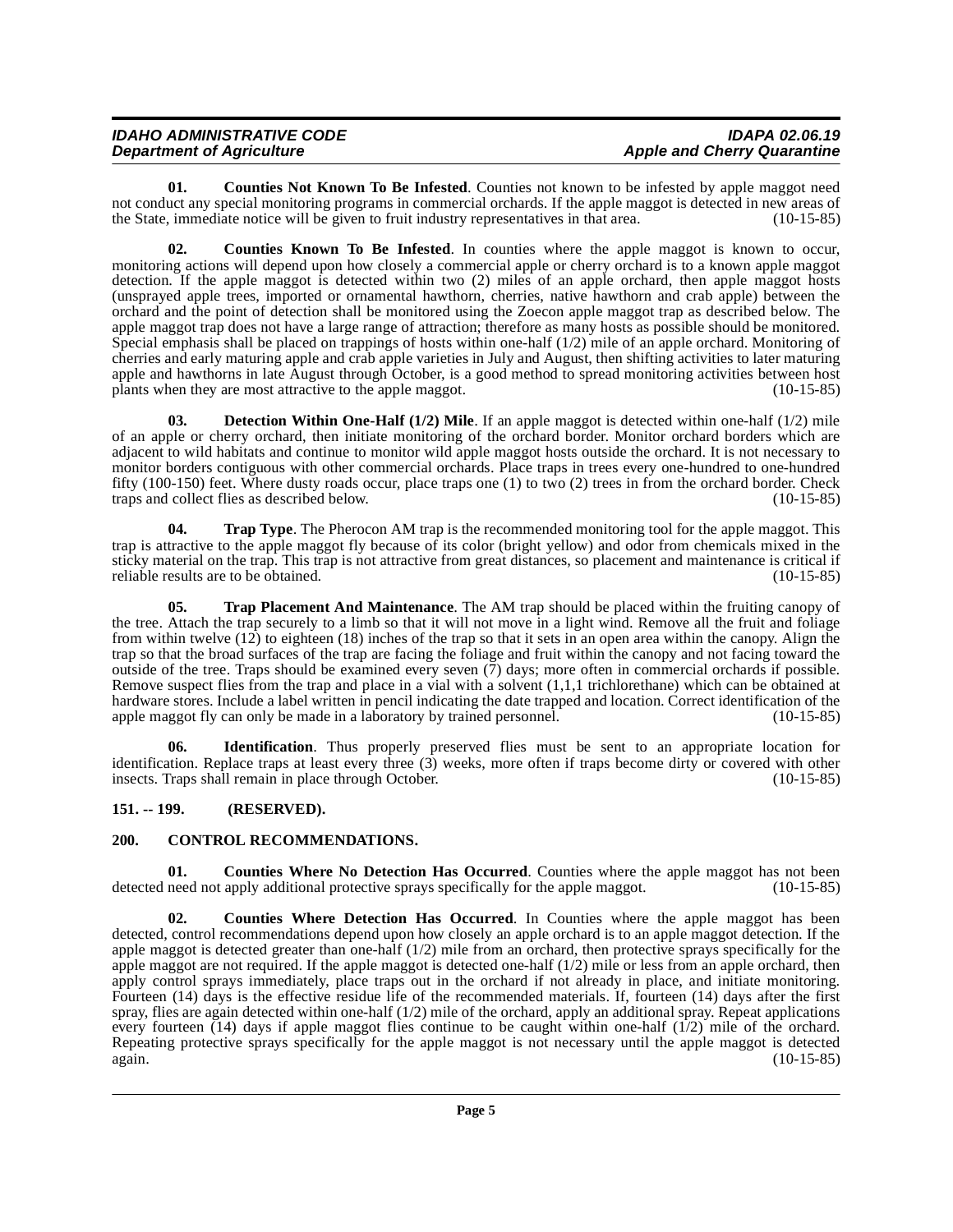#### <span id="page-5-0"></span>**201. -- 249. (RESERVED).**

#### <span id="page-5-1"></span>**250. MATERIAL RECOMMENDED FOR APPLE MAGGOT CONTROL.**

#### <span id="page-5-13"></span><span id="page-5-9"></span>**01. Table For Materials For Apple Maggot Control**.

| <b>Pest or Disease</b><br><b>To Be Controlled</b> | Use of Any of the<br><b>Listed Materials</b> | <b>Amount Per Acre</b> | <b>Amount Per 100</b><br><b>Gallons to Harvest</b> | Days from<br><b>Last Spray</b> |
|---------------------------------------------------|----------------------------------------------|------------------------|----------------------------------------------------|--------------------------------|
| Apple maggot                                      | Guthion (50% WP)                             | 2 pounds               | $1/2$ pound                                        |                                |
|                                                   | Imidan $(50\% \text{WP})$                    | 6 pounds               | $11/2$ pounds                                      |                                |
|                                                   | Zolone $(25\% \text{WP})$                    | 6 pounds               | $11/2$ pounds                                      |                                |

<span id="page-5-10"></span>**02. Note On Application**. Guthion and Imidan at above rates can be applied by air late in the season if ground sprayers cannot be pulled through the orchard. Water used to prepare Imidan spray mixes shall be adjusted to a pH of six point five  $(6.5)$  before adding the chemical. (10-15-85)

#### <span id="page-5-2"></span>**251. -- 299. (RESERVED).**

#### <span id="page-5-11"></span><span id="page-5-3"></span>**300. OTHER MANAGEMENT RECOMMENDATIONS.**

<span id="page-5-8"></span>**01. Host Material**. Removal of apple maggot host material from an area one-fourth (1/4) to one-half (1/2) mile around the orchard will help reduce the movement of maggot into the orchard. Wild or unsprayed apple trees, native hawthorns, imported or ornamental hawthorns, and crab apples represent high risk apple maggot hosts which should be removed. (10-15-85) (10-15-85)

<span id="page-5-12"></span>**02. Protection**. Second generation codling moth sprays applied in late July or early August will give protection against the apple maggot for fourteen (14) days provided the recommended rates given above are used. (10-15-85)

#### <span id="page-5-4"></span>**301. -- 349. (RESERVED).**

#### <span id="page-5-7"></span><span id="page-5-5"></span>**350. EFFECTIVE DATE.**

These rules shall be in full force and effect on and after October 15, 1985. (10-15-85)

#### <span id="page-5-6"></span>**351. -- 999. (RESERVED).**